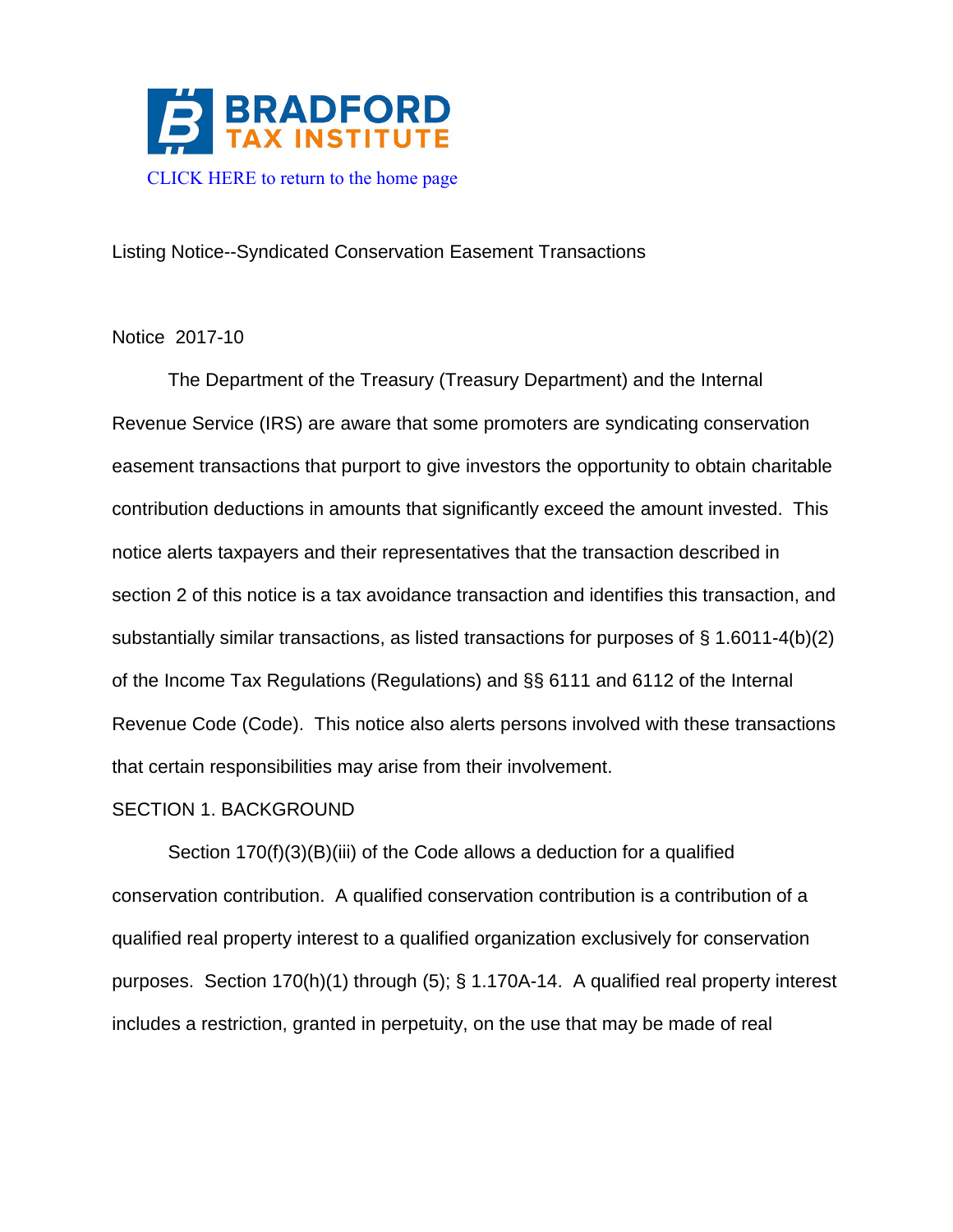property. Section 170(h)(2)(C). For purposes of this notice, a qualified real property interest is referred to as a conservation easement.

The Treasury Department and the IRS have become aware that some promoters are syndicating conservation easement transactions that purport to give investors the opportunity to claim charitable contribution deductions in amounts that significantly exceed the amount invested. In such a syndicated conservation easement transaction, a promoter offers prospective investors in a partnership or other pass-through entity ("pass-through entity") the possibility of a charitable contribution deduction for donation of a conservation easement.

The promoters (i) identify a pass-through entity that owns real property, or (ii) form a pass-through entity to acquire real property. Additional tiers of pass-through entities may be formed. The promoters then syndicate ownership interests in the passthrough entity that owns the real property, or in one or more of the tiers of pass-through entities, using promotional materials suggesting to prospective investors that an investor may be entitled to a share of a charitable contribution deduction that equals or exceeds an amount that is two and one-half times the amount of the investor's investment. The promoters obtain an appraisal that purports to be a qualified appraisal as defined in § 170(f)(11)(E)(i) but that greatly inflates the value of the conservation easement based on unreasonable conclusions about the development potential of the real property. After an investor invests in the pass-through entity, either directly or through one or more tiers of pass-through entities, the pass-through entity donates a conservation

2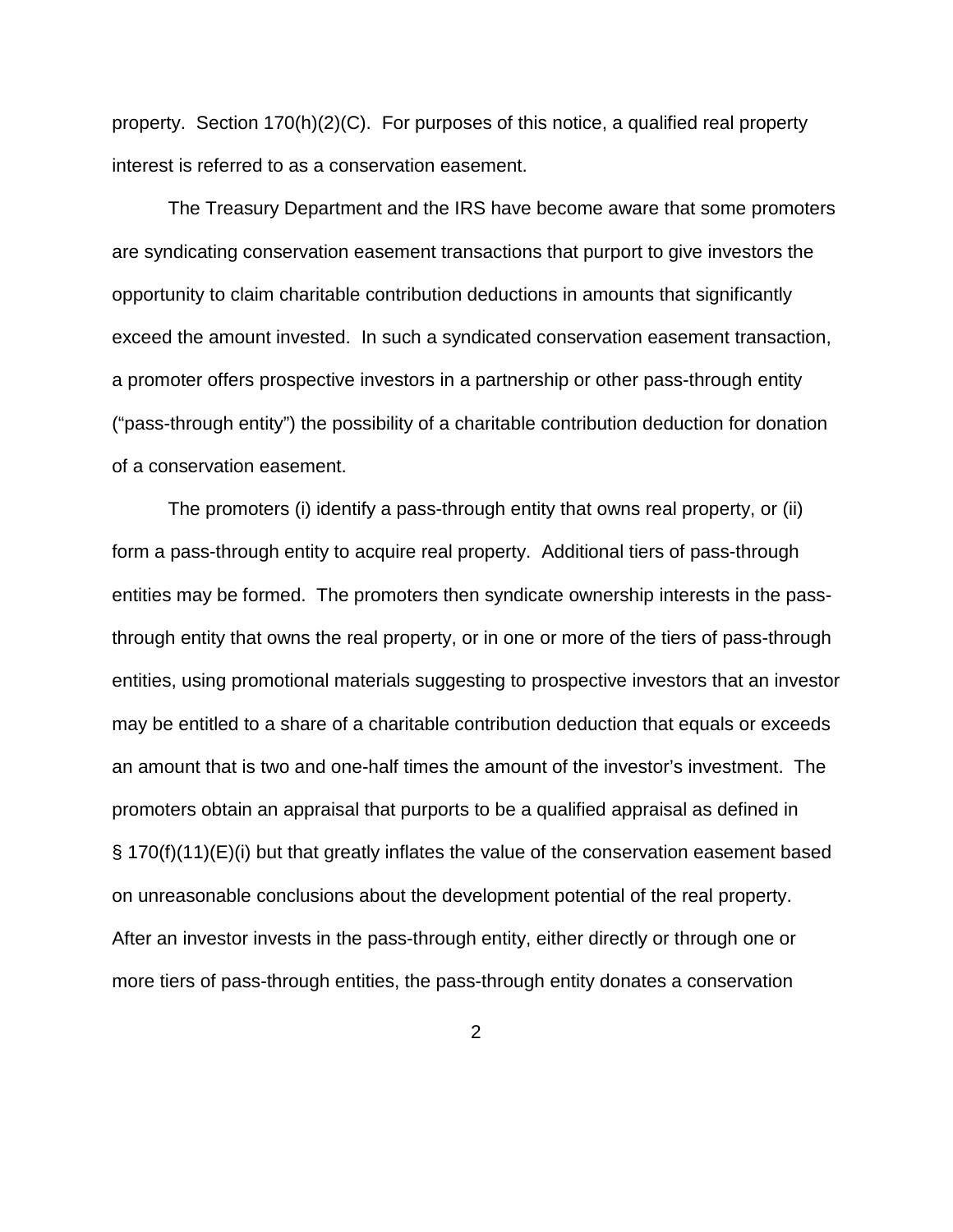easement encumbering the property to a tax-exempt entity. Investors who held their direct or indirect interests in the pass-through entity for one year or less may rely on the pass-through entity's holding period in the underlying real property to treat the donated conservation easement as long-term capital gain property under § 170(e)(1). The promoter receives a fee or other consideration with respect to the promotion, which may be in the form of an interest in the pass-through entity. The IRS intends to challenge the purported tax benefits from this transaction based on the overvaluation of the conservation easement. The IRS may also challenge the purported tax benefits from this transaction based on the partnership anti-abuse rule, economic substance, or other rules or doctrines.

## SECTION 2. FACTS

A transaction described in this section is a listed transaction. An investor receives promotional materials that offer prospective investors in a pass-through entity the possibility of a charitable contribution deduction that equals or exceeds an amount that is two and one-half times the amount of the investor's investment. The promotional materials may be oral or written. For purposes of this notice, promotional materials include, but are not limited to, documents described in § 301.6112-1(b)(3)(iii)(B) of the Regulations. The investor purchases an interest, directly or indirectly (through one or more tiers of pass-through entities), in the pass-through entity that holds real property. The pass-through entity that holds the real property contributes a conservation easement encumbering the property to a tax-exempt entity and allocates, directly or

3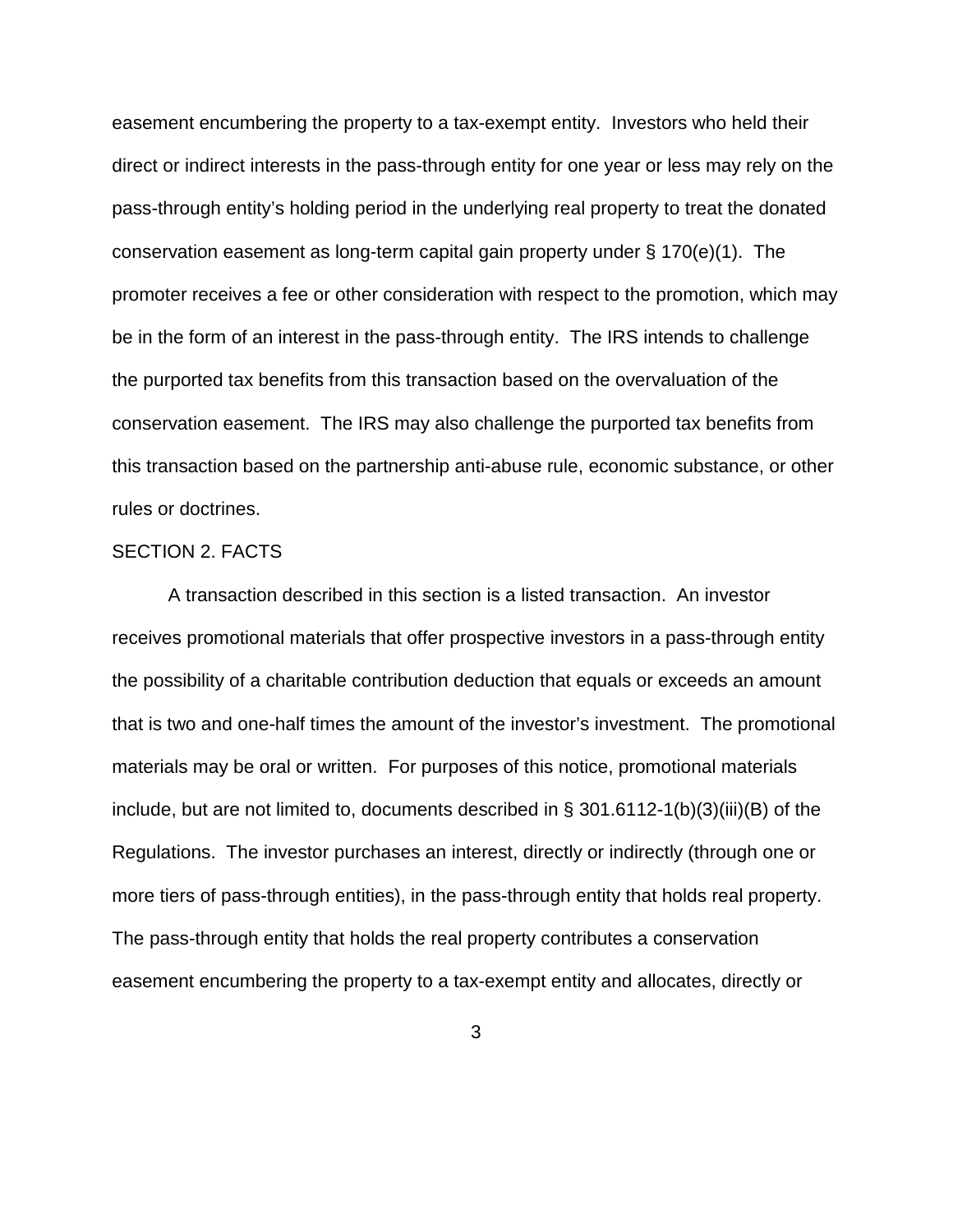through one or more tiers of pass-through entities, a charitable contribution deduction to the investor. Following that contribution, the investor reports on his or her federal income tax return a charitable contribution deduction with respect to the conservation easement.

## SECTION 3. LISTED TRANSACTIONS

Transactions entered into on or after January 1, 2010, that are the same as, or substantially similar to, the transaction described in section 2 of this notice are identified as "listed transactions" for purposes of § [1.6011-4\(b\)\(2\)](http://w3.lexis.com/research2/tax/irclinkhandler.do?_m=63962a9b9217a9e7d2eb0125577adc1d&wchp=dGLbVzt-zSkAb&_xfercite=&butInfo=26%20C.F.R.%201.6011-4&_butNum=32&_md5=406A7F99BC05B3823F5FAA67371D69D5) and §§ [6111](http://w3.lexis.com/research2/tax/irclinkhandler.do?_m=63962a9b9217a9e7d2eb0125577adc1d&wchp=dGLbVzt-zSkAb&_xfercite=&butInfo=26%20U.S.C.%206111&_butNum=33&_md5=E49C86C6135183CEE24C576A26D8E730) and [6112](http://w3.lexis.com/research2/tax/irclinkhandler.do?_m=63962a9b9217a9e7d2eb0125577adc1d&wchp=dGLbVzt-zSkAb&_xfercite=&butInfo=26%20U.S.C.%206112&_butNum=34&_md5=21FD910DCB9FC47AE67A7A538465A0DF) effective December 23, 2016. Persons entering into these transactions on or after January 1, 2010, must disclose the transactions as described in § 1.6011-4 for each taxable year in which the taxpayer participated in the transactions, provided that the period of limitations for assessment of tax has not ended on or before December 23, 2016. Material advisors, including appraisers, who make a tax statement on or after January 1, 2010, with respect to transactions entered into on or after January 1, 2010, have disclosure and list maintenance obligations under §§ 6111 and 6112. See §§ 301.6111- 3, 301.6112-1.

For rules regarding the time for providing disclosure of a transaction described in this notice, see §§ 1.6011-4(e) and 301.6111-3(e). However, if, under § 1.6011-4(e)(1), a taxpayer is required to file a disclosure statement with respect to a transaction described in this notice after December 23, 2016, and prior to May 1, 2017, that disclosure statement will be considered to be timely filed if the taxpayer alternatively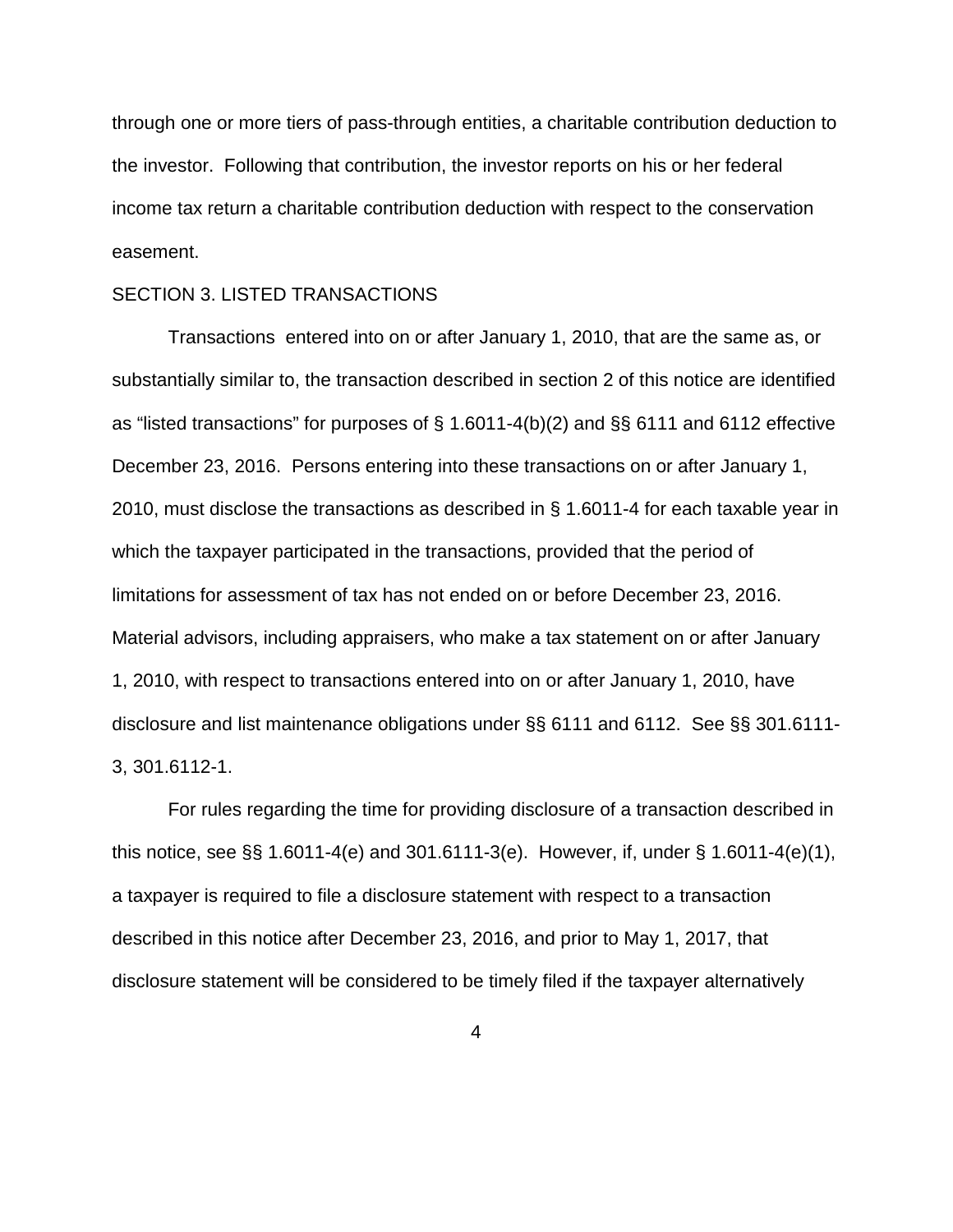files the disclosure with the Office of Tax Shelter Analysis by May 1 (because April 30 is a Sunday). In addition, for purposes of disclosure of transactions described in this notice, the 90-day period provided in § 1.6011-4(e)(2)(i) is extended to 180 days. Further, if under § 301.6111-3(e), a material advisor is required to file a disclosure statement with respect to the listed transaction described in this notice by January 31, 2017, that disclosure statement will be considered to be timely filed if the taxpayer files the disclosure with the Office of Tax Shelter Analysis by May 1, 2017 (because April 30 is a Sunday).

Independent of their classification as listed transactions, transactions that are the same as, or substantially similar to, the syndicated conservation easement transaction described in section 2 may already be subject to the requirements of §§ [6011,](http://w3.lexis.com/research2/tax/irclinkhandler.do?_m=63962a9b9217a9e7d2eb0125577adc1d&wchp=dGLbVzt-zSkAb&_xfercite=&butInfo=26%20U.S.C.%206011&_butNum=35&_md5=CB9966445FFEE8174B6E704D1159BF65) 6111, 6112, or the regulations thereunder. The transaction described in section 2 is identified as a listed transaction regardless of whether the transaction has the characteristics described in section 1 of this notice.

Whether a taxpayer has participated in the listed transaction described in section 2 of this notice will be determined under  $\S$  1.6011-4(c)(3)(i)(A). Participants include, but are not limited to, investors, the pass-through entity (any tier, if multiple tiers are involved in the transaction), or any other person whose tax return reflects tax consequences or a tax strategy described in section 2.

For purposes of this notice, a donee described in § 170(c) shall not be treated as a party to the transaction under § 4965 or a participant under § 1.6011-4.